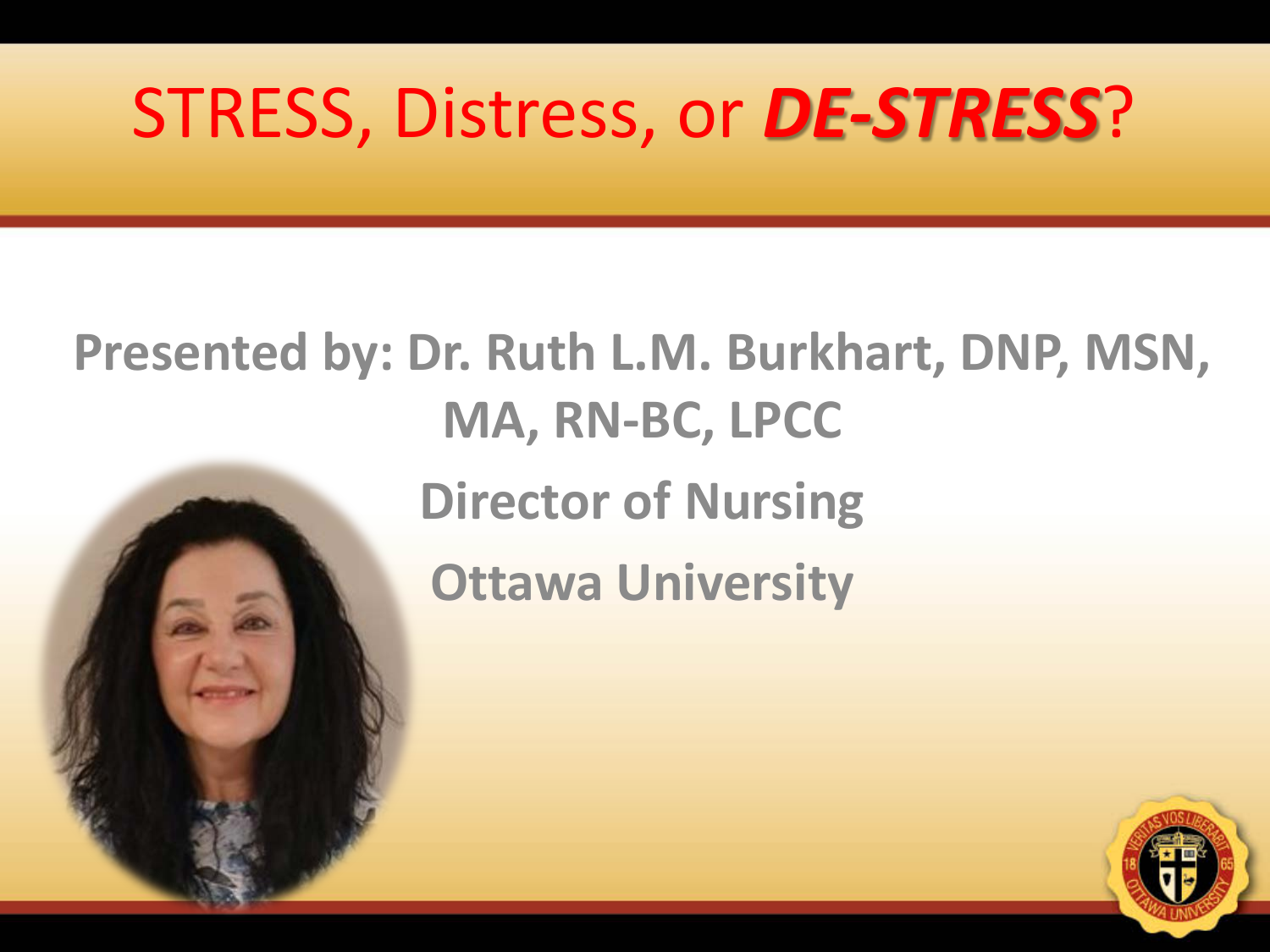## *Disclosure Statement*

#### **Activity Title: Stress, Distress, or De-Stress?**

#### **Activity Date: 6/1/2021**

|    | <b>Disclosure</b>                                       | Action                                                                                                                                                                                                                                                                                                           |
|----|---------------------------------------------------------|------------------------------------------------------------------------------------------------------------------------------------------------------------------------------------------------------------------------------------------------------------------------------------------------------------------|
| 1) | <b>Approval Statement</b>                               | This activity has been submitted to the Arizona Nurses Association for<br>approval to award contact hours.<br>The Arizona Nurses Association is accredited as an approver of nursing<br>continuing professional development by the American Nurses Credentialing<br><b>Center's Commission on Accreditation.</b> |
|    | <b>Criteria for Successful</b><br><b>Completion</b>     | Participants must complete a post test at 80% or greater and an evaluation<br>of the event.                                                                                                                                                                                                                      |
| 3) | <b>Conflicts of Interest</b>                            | This educational activity does not include any content that relates to the products<br>and/or services of a commercial interest that would create a conflict of interest.                                                                                                                                        |
| 4) | <b>Commercial Support</b>                               | There is no commercial support being received for this even.                                                                                                                                                                                                                                                     |
| 5) | <b>Expiration date for</b><br><b>Enduring Materials</b> | Origination Date: 6/1/2021<br>Expiration Date: 6/1/2023                                                                                                                                                                                                                                                          |

*Participants: Please note that it should take approximately 160 minutes (2.67 hours) to complete the continuing education offering.* 

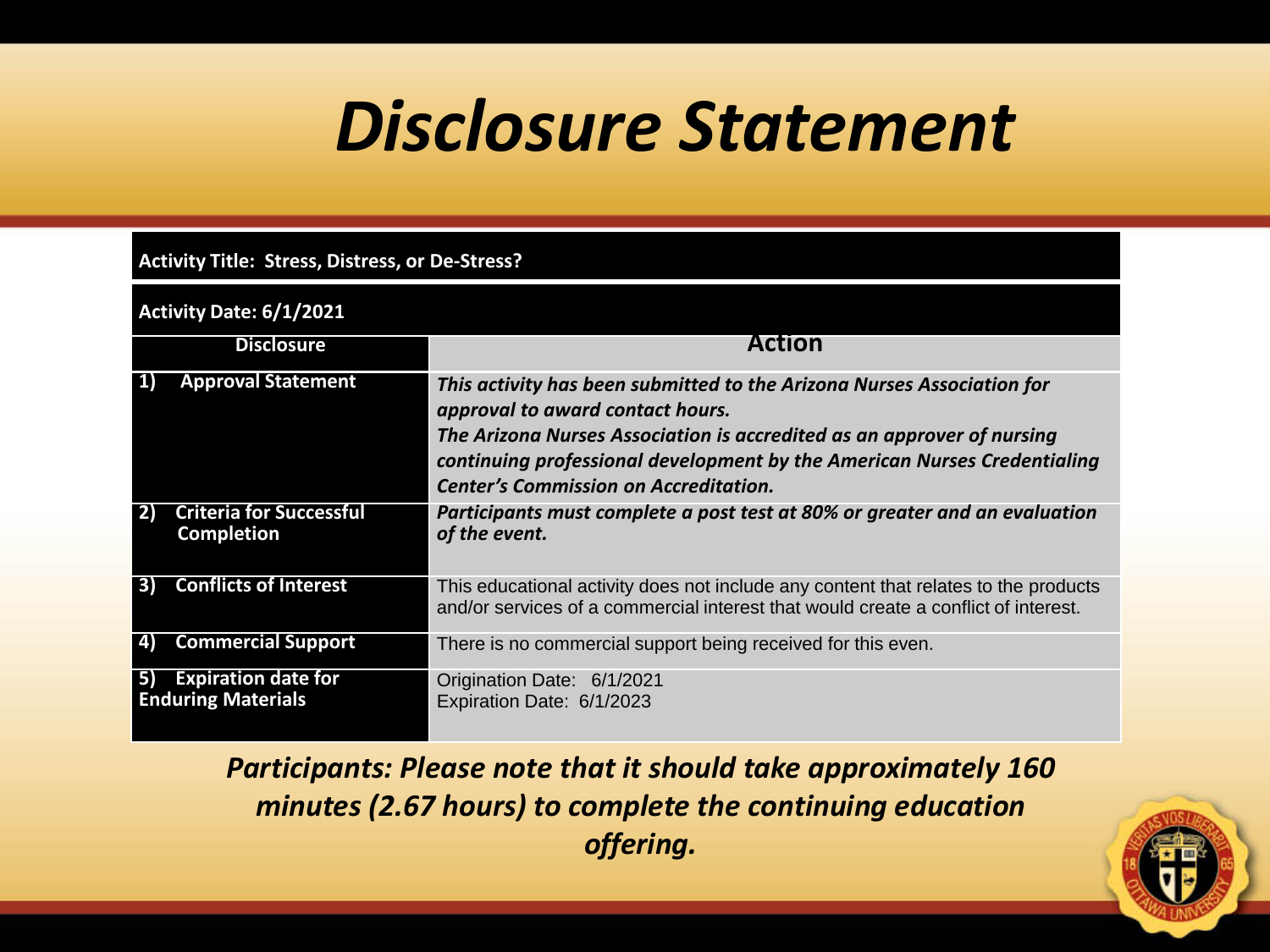## Is This Your World?

#### **Registered Nurse**





What my friends think I do

What the hospital thinks I do



What Hollywood thinks I do



What society thinks I do



What I think I do



What I really do

https://www.google.com/search?q=funny+nurse+memes&rlz=1C1GCEB\_enUS912US913&sxsrf=ALeKk03zneQwAbc3xww4Y2o 7PZojXSmkLQ:1613418767470&tbm=isch&source=iu&ictx=1&fir=m\_BcQgr\_\_zwzcM%252Cx5Ry2y6XQIHaWM%252C\_&vet=1 &usg=AI4\_-kTQrmA-

CA7XV1vm4ydKlu\_ekQPkzw&sa=X&ved=2ahUKEwj63oik1ezuAhXHWM0KHYrWBHQQ9QF6BAgQEAE&biw=1536&bih=754#im grc=9o3ODEd4vbTDTM

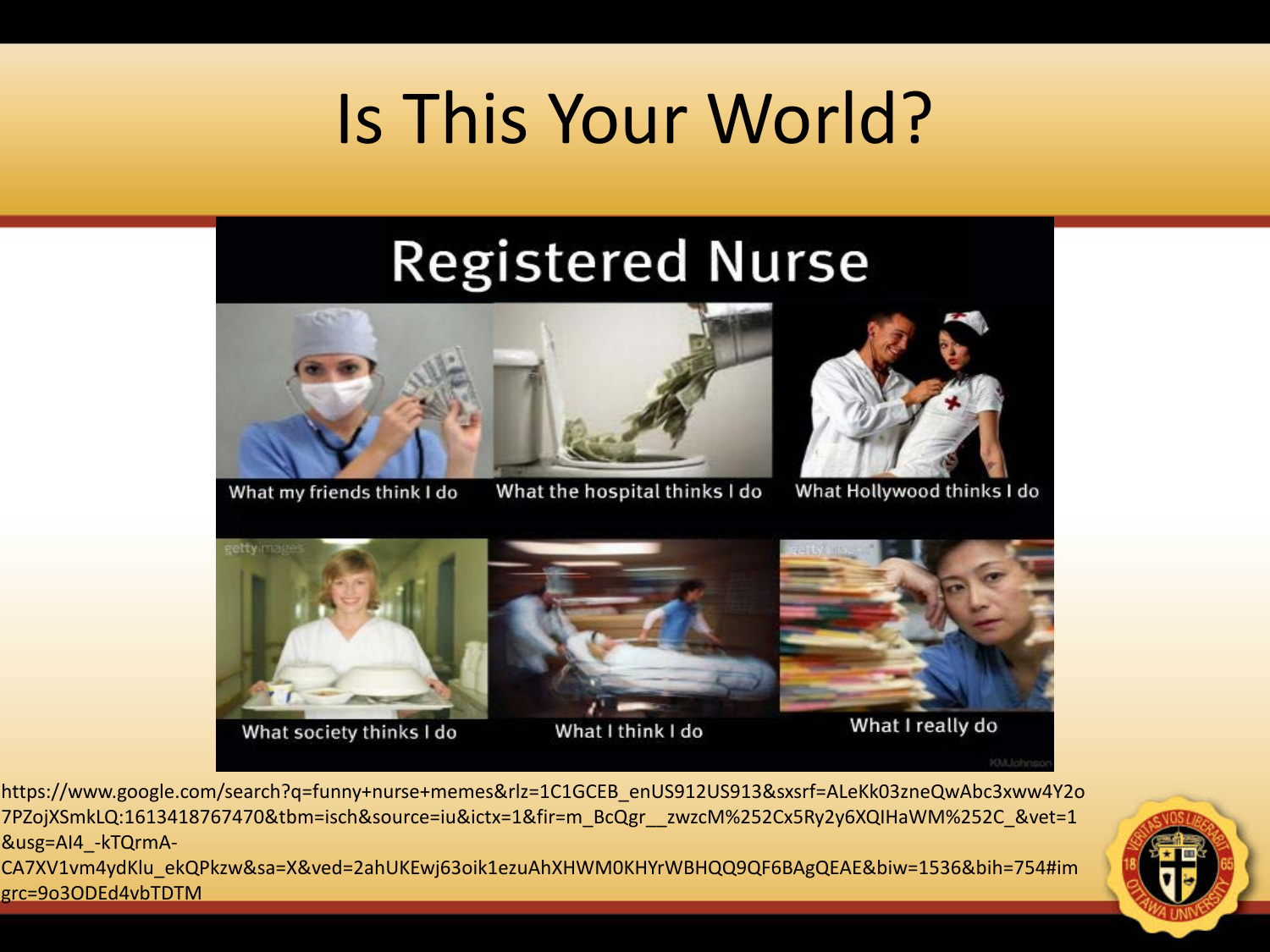## This?



https://www.google.com/search?q=funny+nurse+meme+i%27m+a+little+stressed+right+now&rlz=1C1GCEB\_enUS912US9 13&sxsrf=ALeKk0270CtI9Z74XV9vNBGOd6HL4POWdg:1613420674369&tbm=isch&source=iu&ictx=1&fir=R06OtuAmaBBAz M%252COJmIibZ7lTOSWM%252C\_&vet=1&usg=AI4\_-

kRAmvAViywm4gO6MSMTNpa\_ttn\_qA&sa=X&ved=2ahUKEwjd3ayx3OzuAhXaaM0KHSeGAtYQ9QF6BAgOEAE#imgrc=R06O tuAmaBBAzM

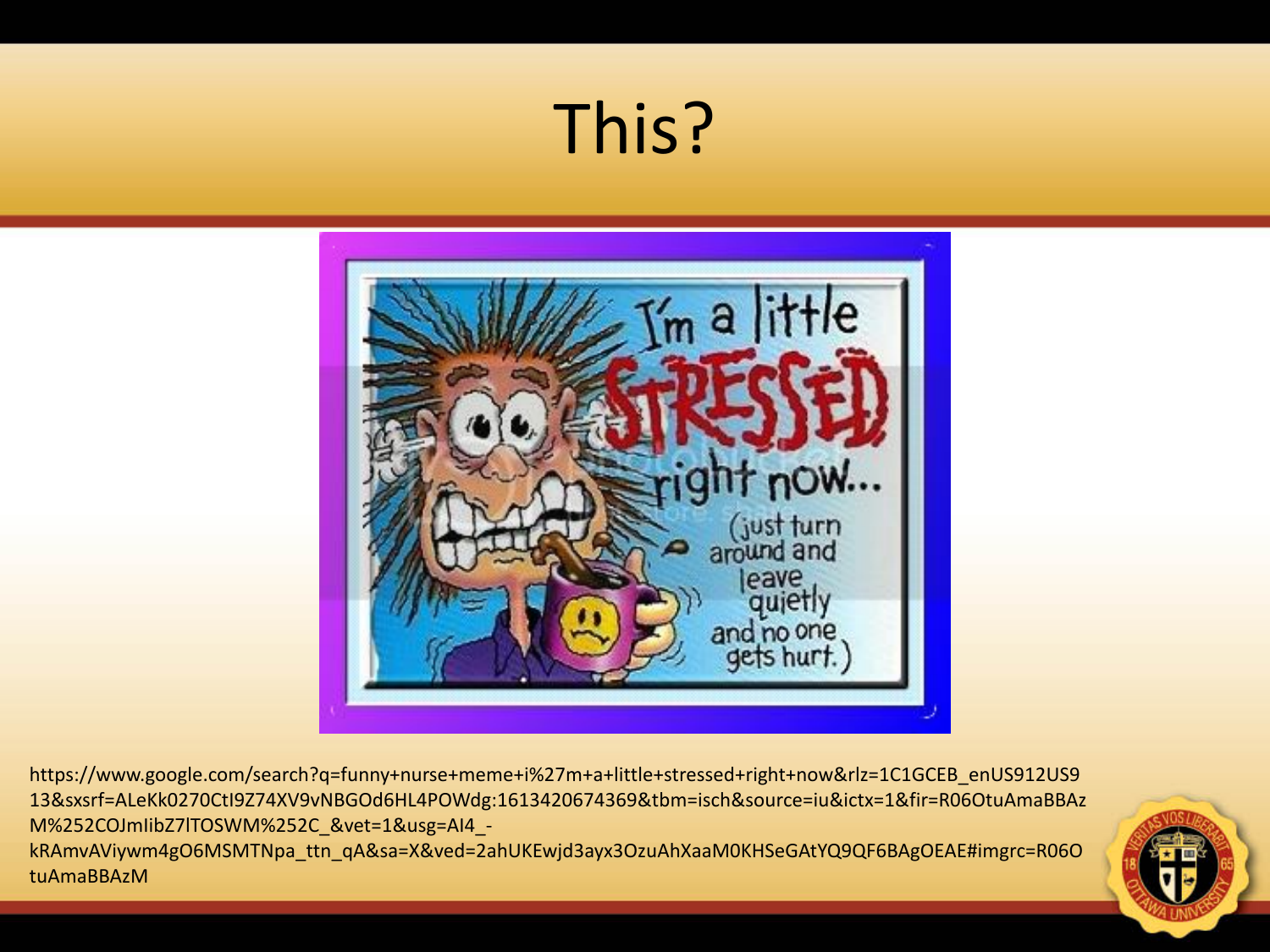## Or this?

#### **SHOWERING WON'T BE ENOUGH TODAY**

**HILMED TO BB** 

**AUTOCLAVED** 

https://nurseslabs.com/wp-content/uploads/2020/06/funny-nurse-memeautoclaved-showering.jpg

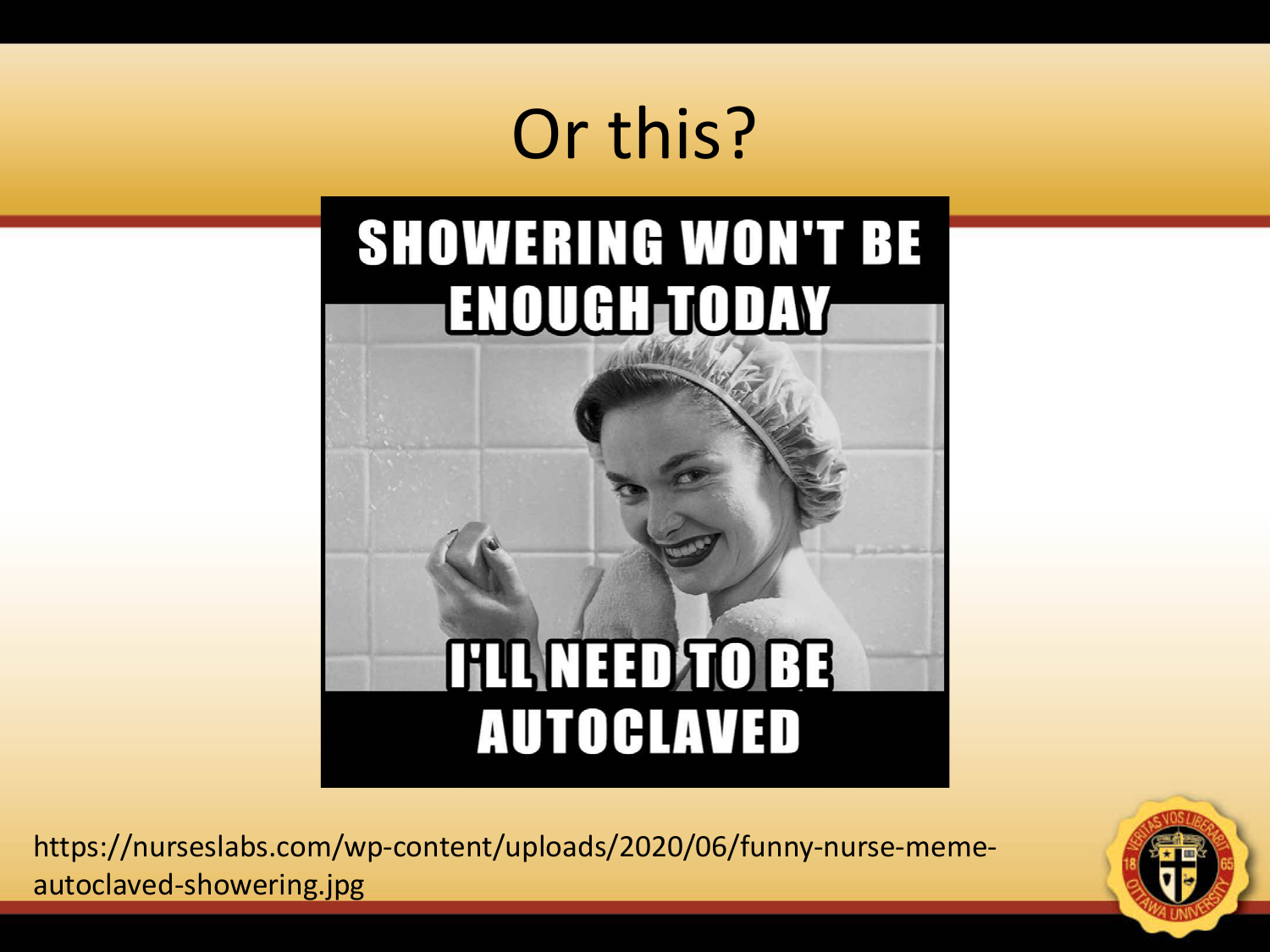## How are YOU doing today?

- How do YOU manage your stress? . Think about that now….
- How is that working for YOU?
	- . Think about that now…..
- **≻Has something ever worked better for YOU?** . Think about that now….
- ▶ How you manage YOUR stress matters.....

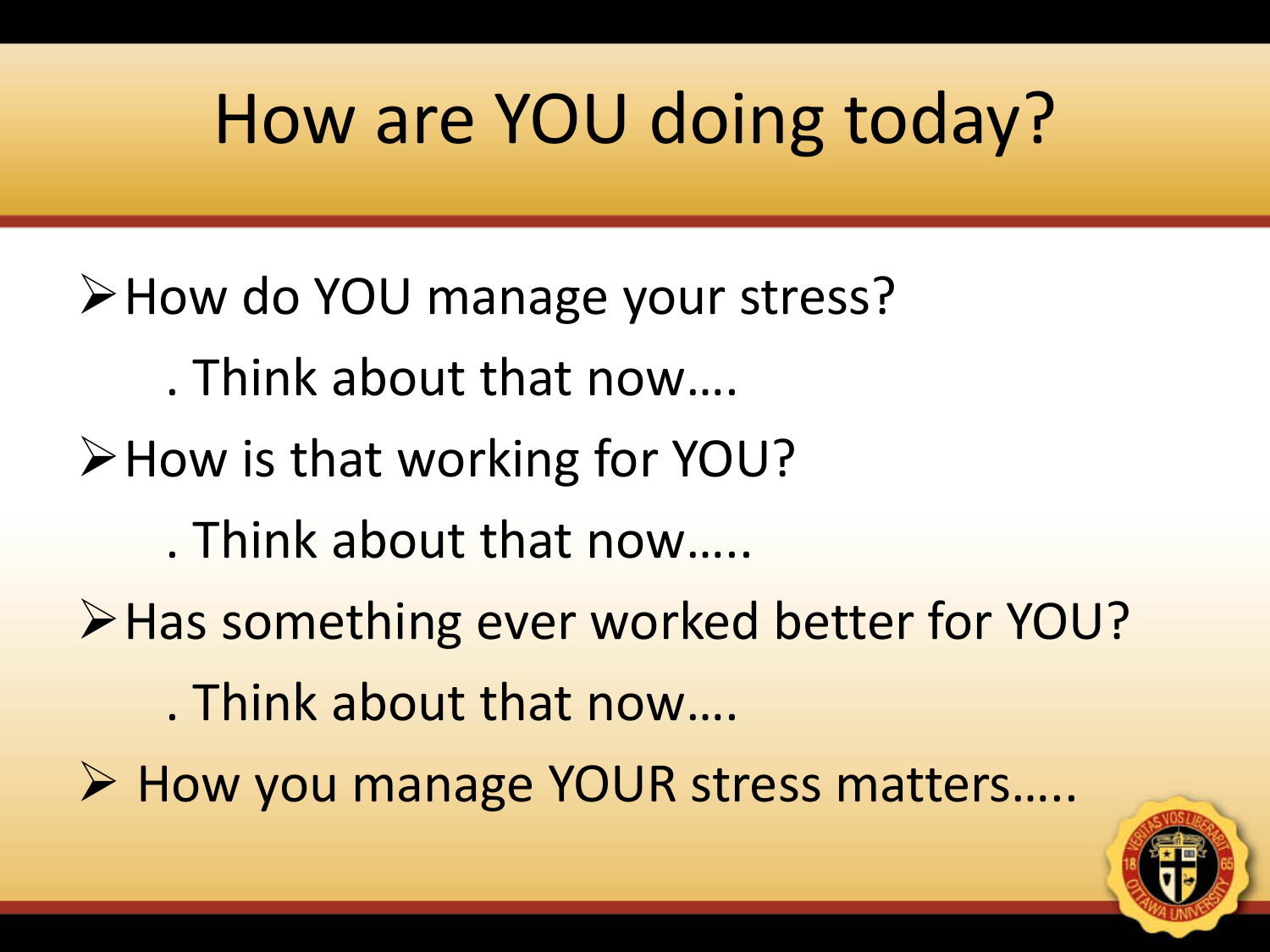- Stress vs Distress the Distinction
- The Run-Away Mind of the Nurse…..the Possibilities are Endless
- The Consequences of the Run-Away Mind
- The Effects of the Run-Away Mind on Mind, Body, & Spirit
- Stress ≠ Distress

# **Why this should matter?**



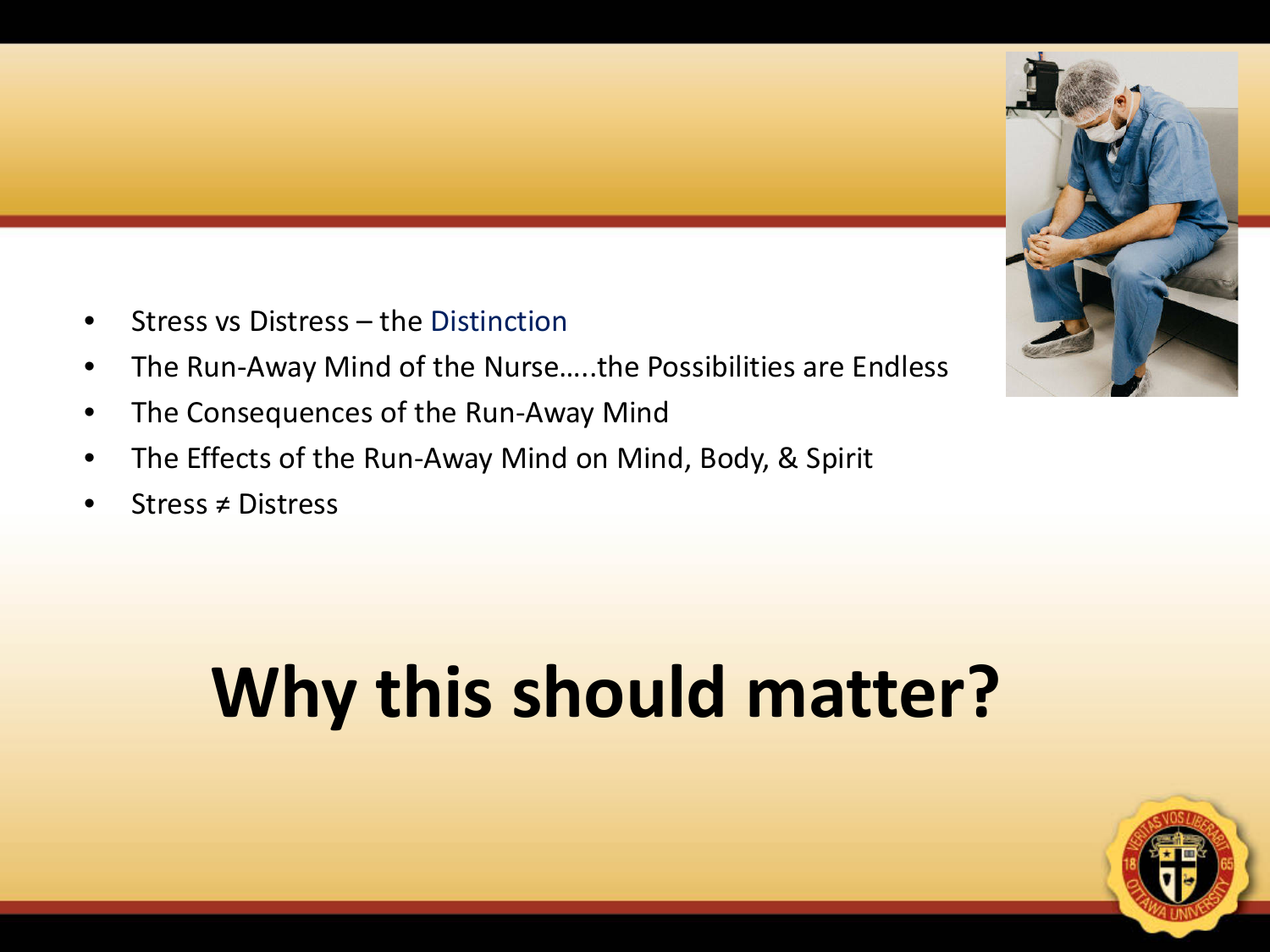## **The Well-Being Initiative -- ANA**

- What is The American Nurses Association Well-Being Initiative?
- https://www.nursingworld.org/practice-policy/work[environment/health-safety/disaster-preparedness/coronavirus/what](https://www.nursingworld.org/practice-policy/work-environment/health-safety/disaster-preparedness/coronavirus/what-you-need-to-know/the-well-being-initiative/)you-need-to-know/the-well-being-initiative/
- Free Tools to Support the Mental Health & Resilience of Nurses
	- ❖ Moodfit (mental health app download)
	- ❖ Happy App (text & chat support app download)
	- ❖ Podcasts: A Nursing State of Mind
	- Join Healthy Nurse, Healthy Nation Connect for Health Assessment, Health Risk Heat Map & Focused Tools and Support in Five Key Areas of Life (Activity, Rest, Nutrition, Quality of Life, & Safety)



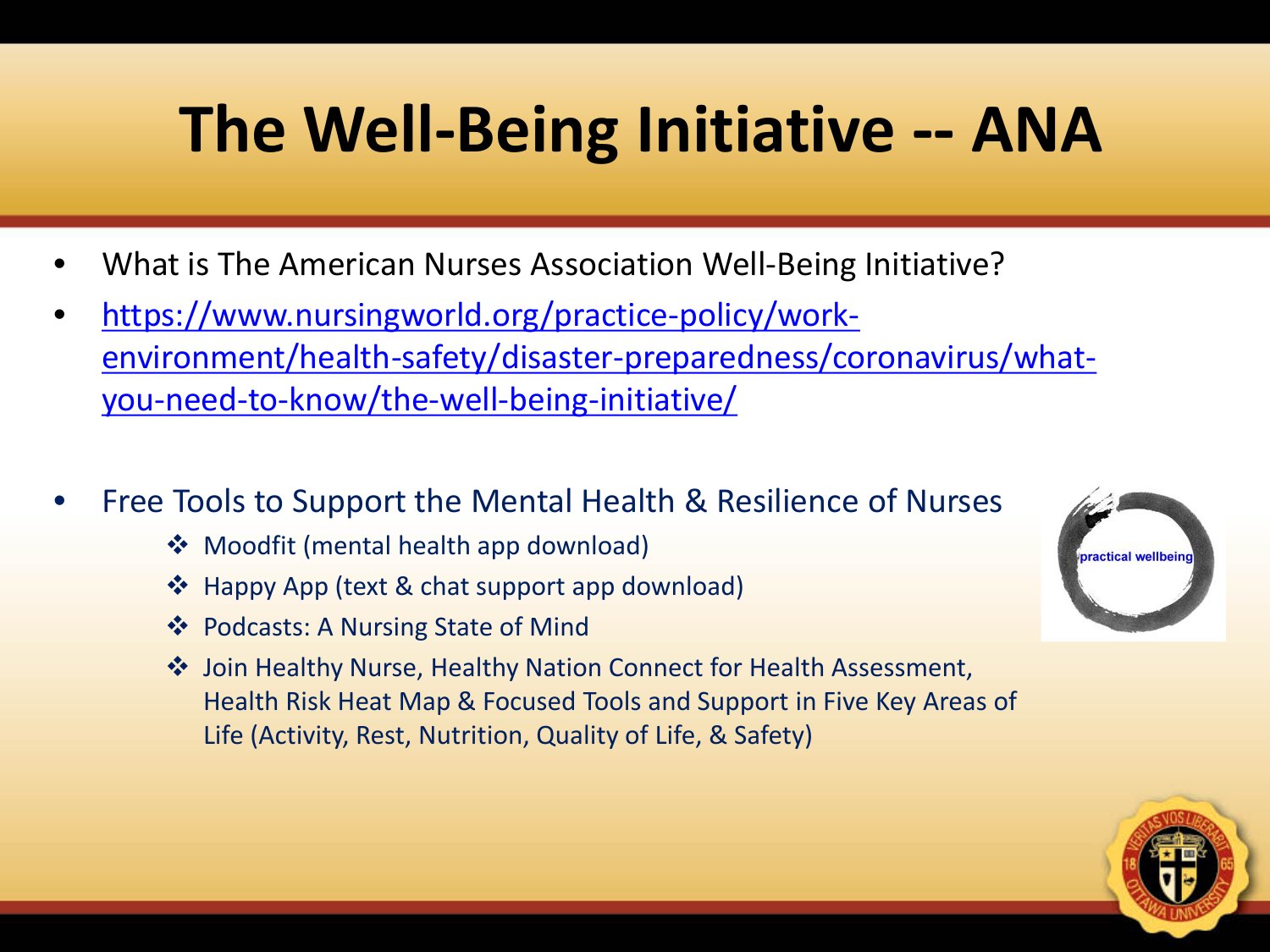## **The mind and stress**

- Stress/Distress Inventory <https://www.bemindfulonline.com/test-your-stress>
- Identify cognitive tools to use in stress reduction
- **Identify Primary Triggers for Powerlessness**
- Cognitive De-Stress Exercise
- Process Exercise



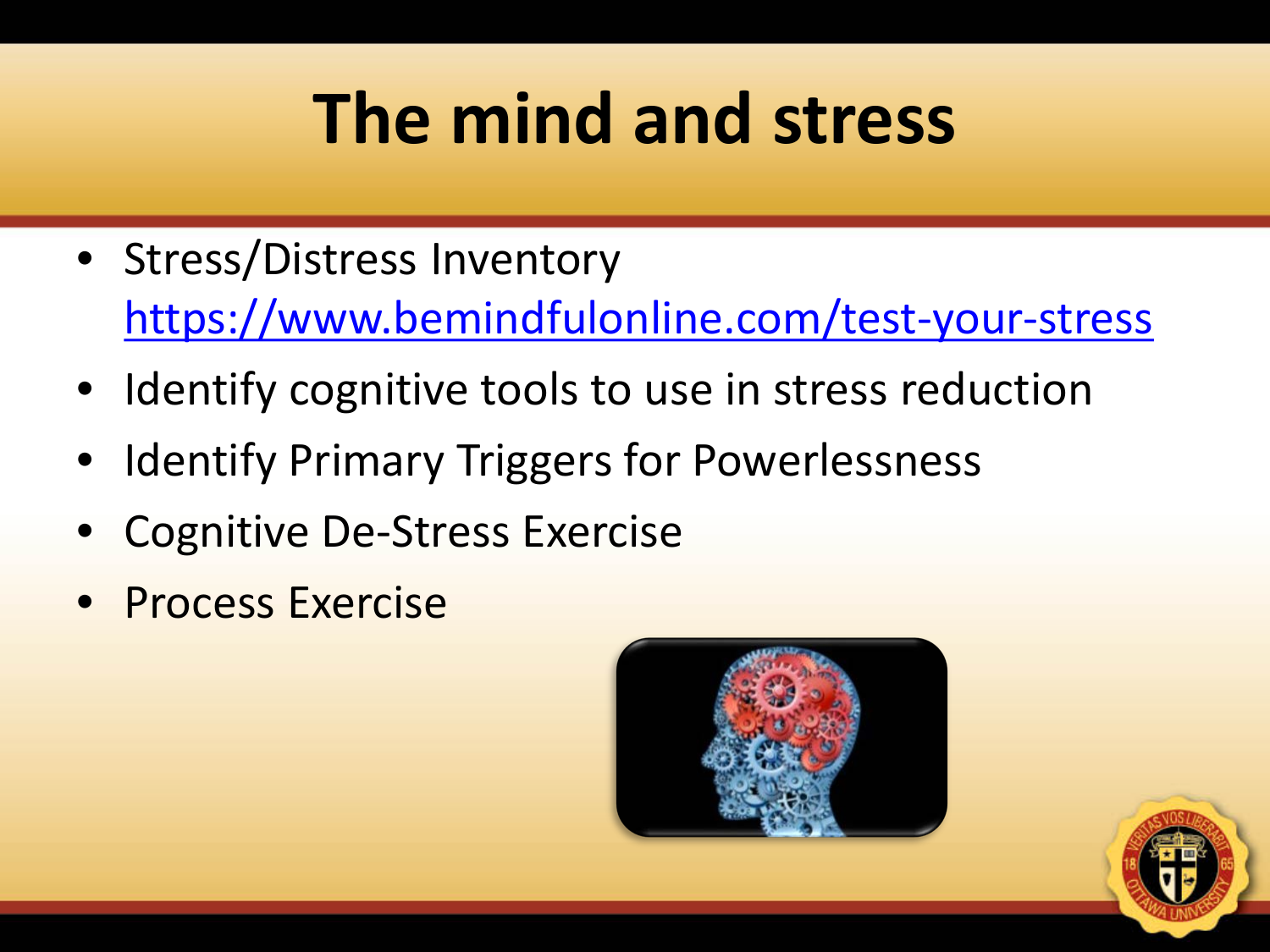## *De-stress* **instead of distress**

- Visual Imagery Exercise
- Identify Feelings and Thoughts After Exercise
- Identify Level of Powerlessness after Exercise
- **Identify Usual Response to Powerlessness**
- How is That Working for You?





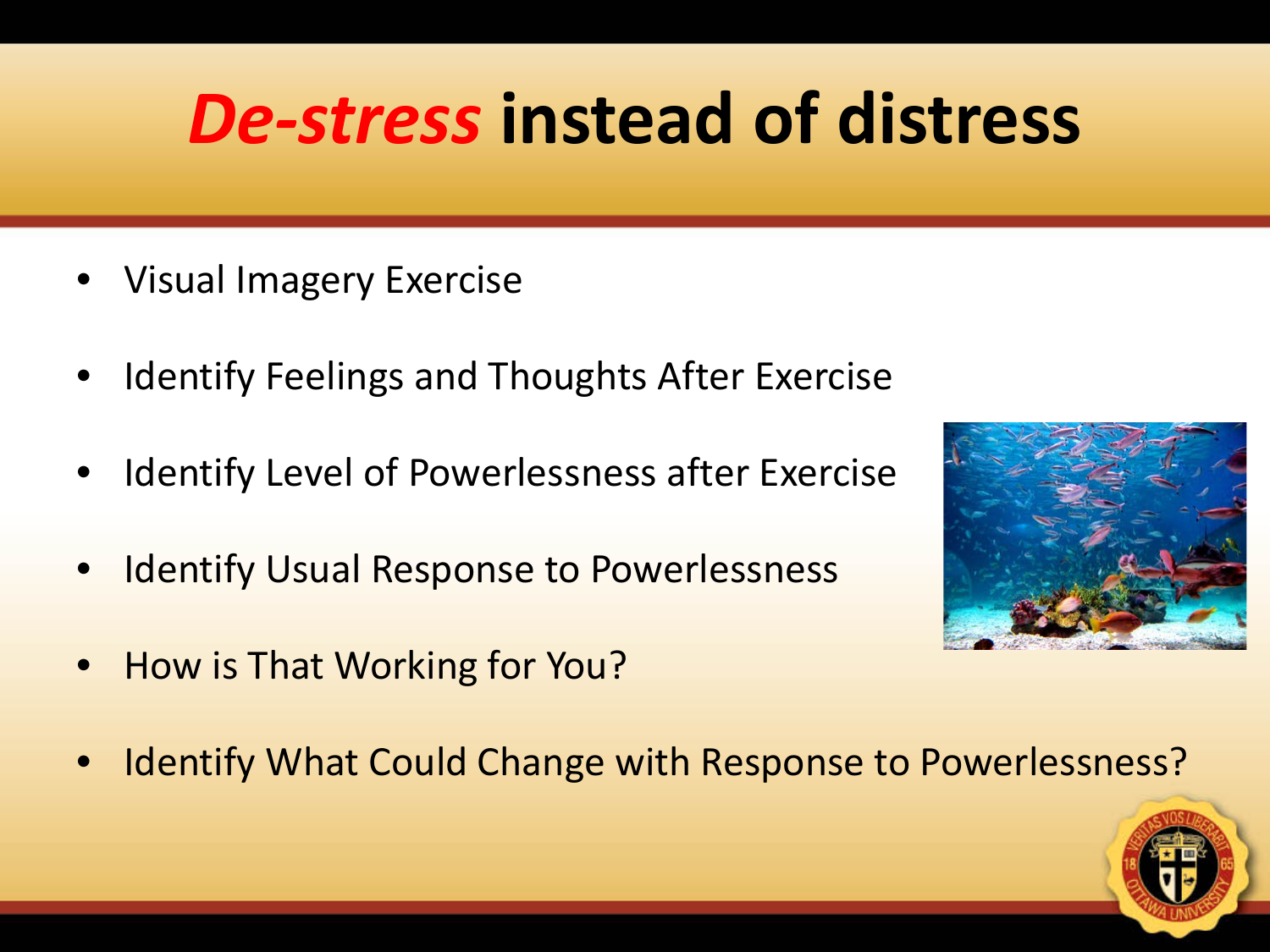## **The Body De-Stress**

- Review Body De-Stressing Exercises . Relaxation breathing
	- . Tense/Relax muscle technique

• Reflections

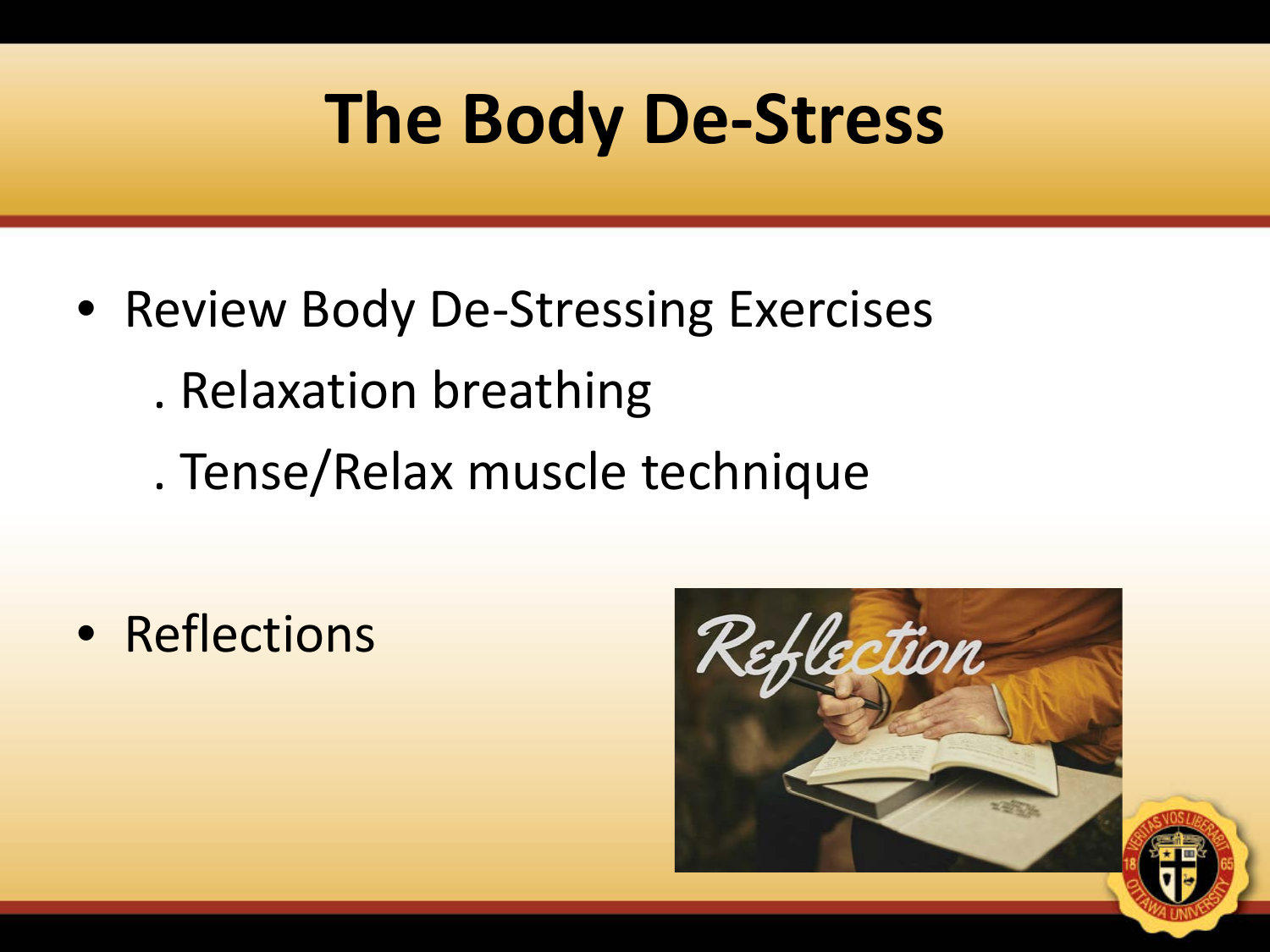## Build Your Own De-Stress Toolkit

- In a toolkit you will find....
- All the tools we use have a purpose

.. build, remove, repair, rebuild

.. different tools for different purposes

.. Hammer (pound), wrench (tighten)

• What De-stress tools do you need in your kit? .. Cognitive & Body Work *POST TEST next slide…*

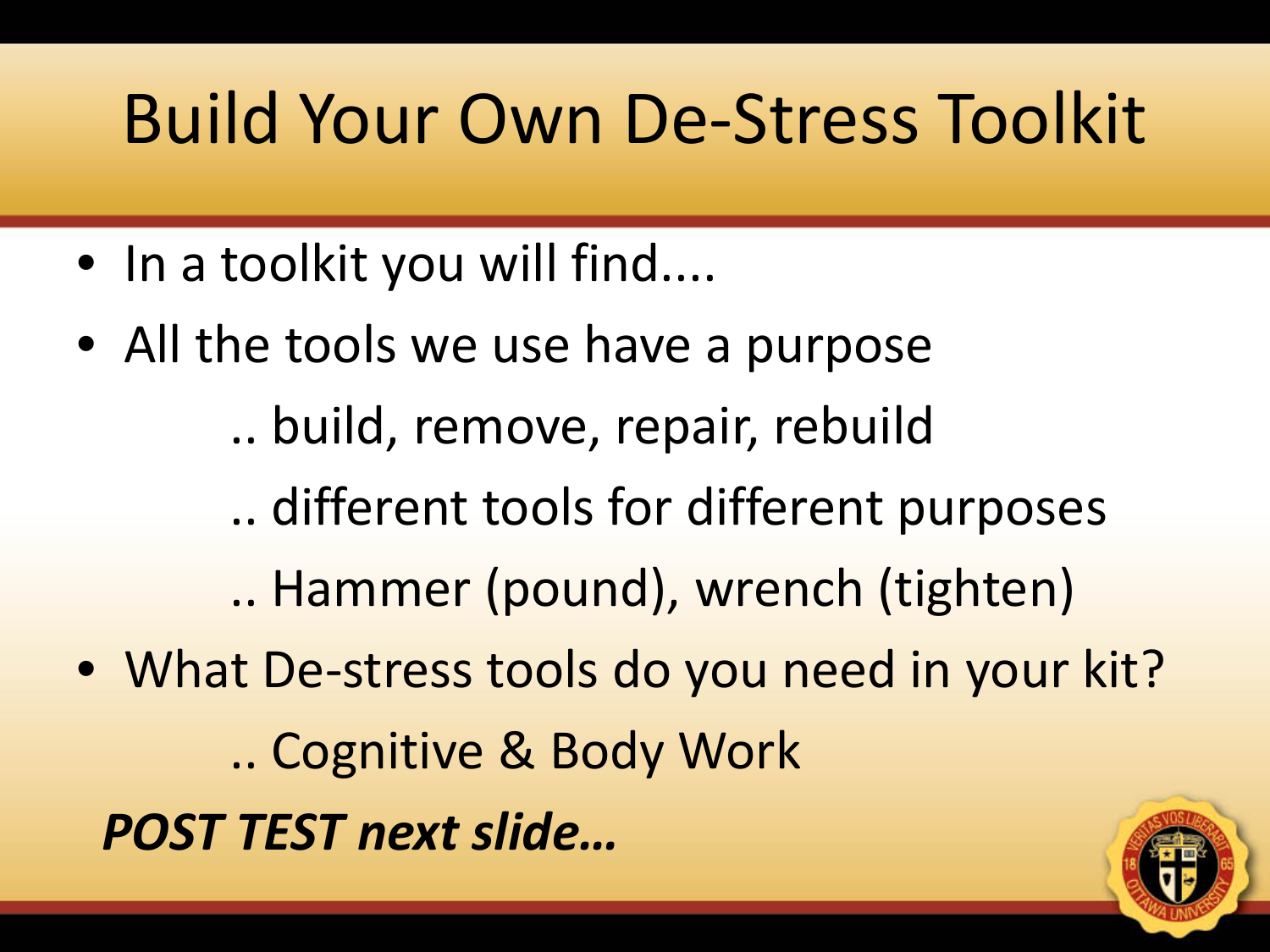### Post-test instructions

Please complete the Post-test for the Stress, Distress, or De-Stress CNE at the Survey Planet link below, and upon completion, proceed to the next slide for Evaluation Survey instructions:

<https://s.surveyplanet.com/IX1rJxMVW>

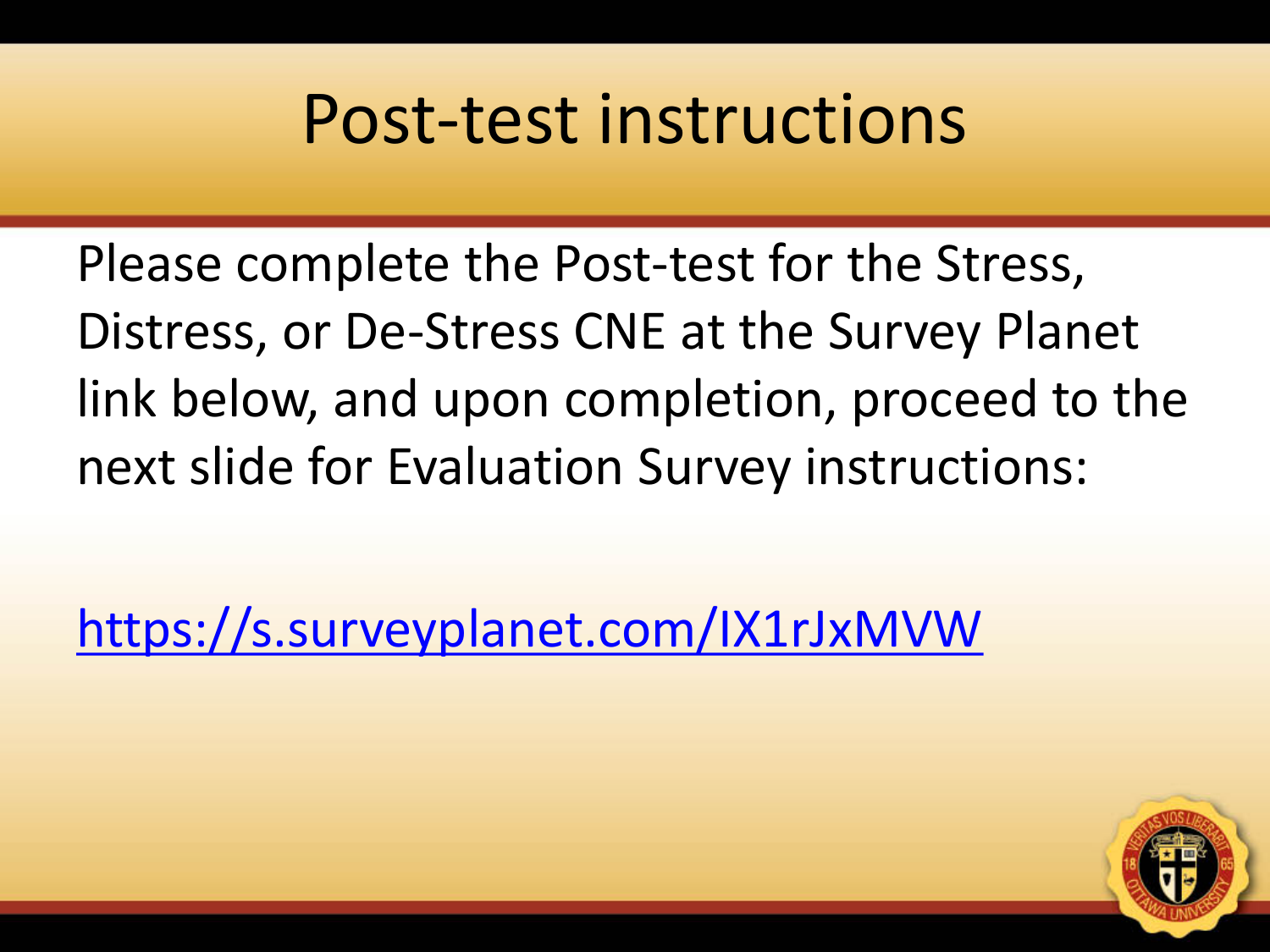### **Evaluation Instructions**

Please complete the Evaluation Survey for Stress, Distress, or De-Stress CNE at the SurveyPlanet link below:

<https://s.surveyplanet.com/ypBQBWSiw>